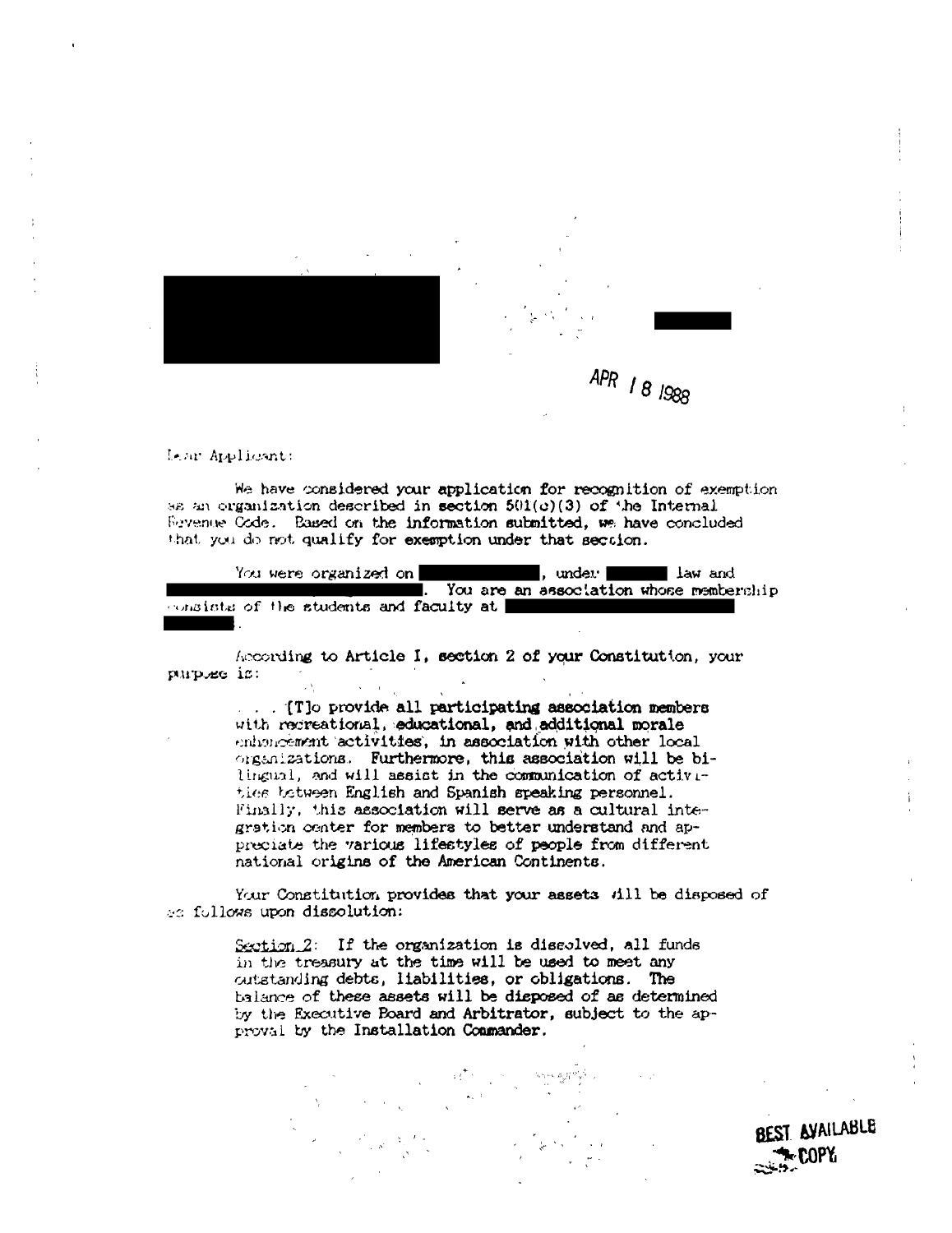-2-

Possible dispositions are charitable donations, scholarships to support a student festivity, or purchasing recreational and educational equipment to benefit members.

You are an outgrowth of s group established in **the in the set of the set of the set of the set of the set of the set of the set of the set of the set of the set of the set of the set of the set of the set of the set of th** where **The** was then located. That group provided matodian services, linen exchange, ironing equipment, barber sets, and other services for members. Students paid mandatory monthly fees assording to .ank, generating a fund that was transferred to you when the School moved to **we are all that the set of the set of the set of the set of the set of the set of the set of the set of the set of the set of the s** in R. About f remains in the fund.

Your membership consists of all  $\mathsf{and} \ \blacksquare$  $\blacksquare$  students and cadre assigned or attached to  $\blacksquare$ . You have  $\alpha$ rproximately instructor-members and from student members. Dependents of active members and civilian personnel (and their dependents) assigned or attached to the school may become associate members. You do not charge dues, although they are authorized by your Constitution. You also charge user fees for rental activities and earn interest on the fund received from your predecessor.

Your primary activity is operating an emergency relief fund for members. The fund is available to members not covered by other emergency relief funds. You say that while government agencies provide emergency wellef funds to U.S. personnel, no such services are available to **Example 1.** Funds may be loaned to a member in the event of the death or medical emergency of a family member, or for moving expenses. Loans are interest free and limited to **18%** of the member's expected income while at  $\blacksquare$ ; the  $\blacksquare$  % limit may be waived in an emergency. Loens must be repaid before the member departs from the United States.

Your other activities are as follows:

- Recreational activities for members: You provide athletic  $1$ . equipment for members, charging some rental fees. You sponsor special events such as athletic competitions, and provide small (e.g., \$1) awards. You also sponsor other recreational activities, such as picnics.
- Donations to charitable organizations are authorized, not  $\overline{z}$ . to exceed  $\mathbf{S}$ .
- Video rental: You rent videotapes to members, for a fee.  $3<sub>1</sub>$

Although you are located on a military installation and say you are therefore controlled by the , you are a separate organization.

Section 501(c)(3) of the Internal Revenue Code provides an exemption from federal income tax for organizations organized and

> BEST AVAILABLE  $\sim 100$ PY  $\sim$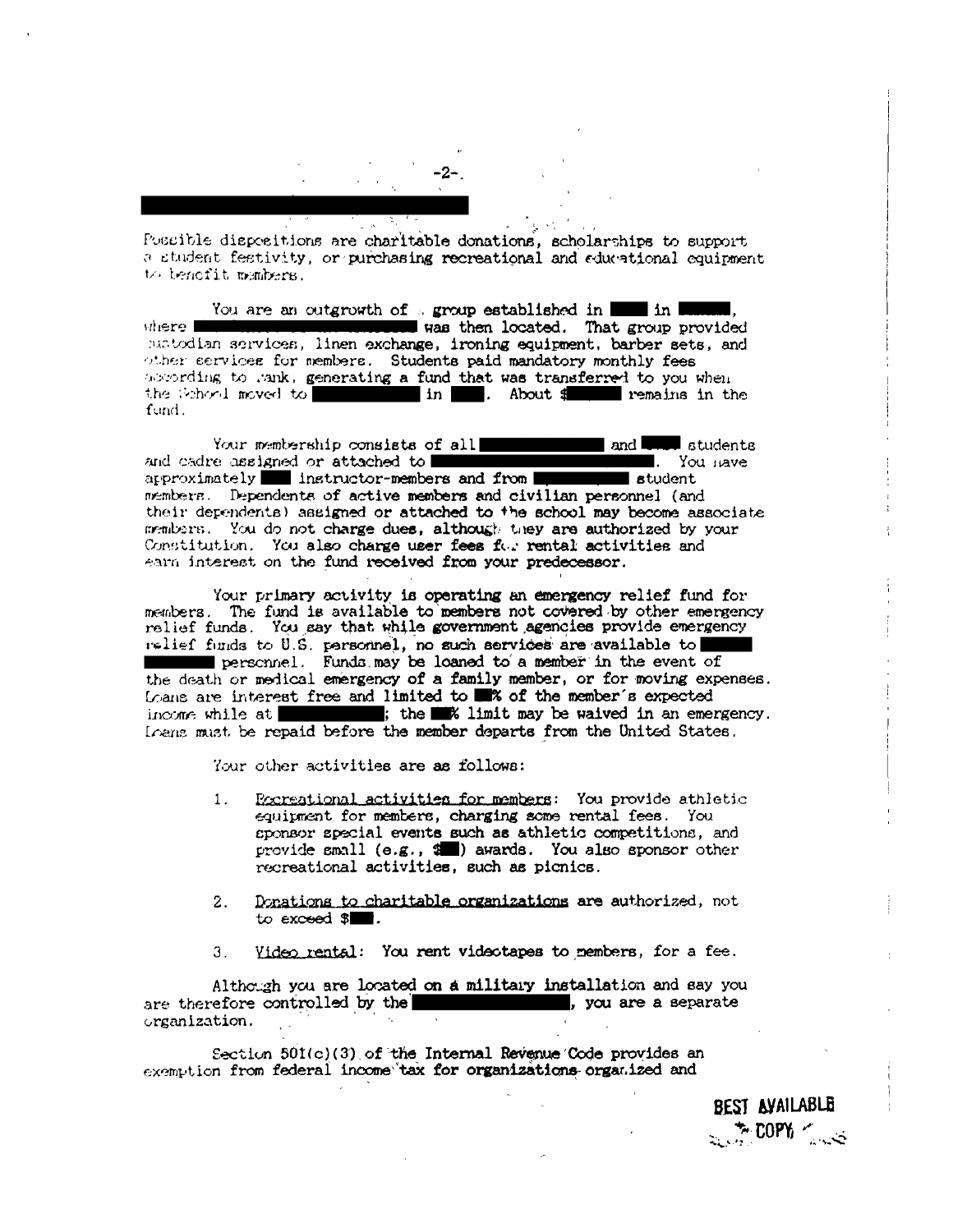operated exclusively for charitable, educational, and other purposes, including to foster national or international amateur sports competition (but only if no part of the organization's activities involves providing athletic facilities or equipment), if no part of the organization's net carnings ingres to the benefit of any private shareholder or individual.

Section  $501(j)$  of the Code removes the prohibition on providing athletic facilities or equipment for a "qualified amateur sports organization." Section  $501(j)(2)$  defines this organization as one "organized" and operated exclusively to foster national or international amateur sports competition if such organization is also organized and operated primarily to conduct national or international competition in sports or to support and develop amateur athletes for national or international competition in such sports."

Section 1.501(c)(3)-1(a) of the Income Tax Regulations says that to qualify for exemption under section 501(c)(3) of the Code, an organization must be both organized and operated exclusively for one or more purposes specified in that section. If an organization fails either the organizational or the operational test, it is not exempt.

In Petter Business Bureau v. United States, 326 U.S. 279 (1945). the Supreme Court discussed the meaning of the word "exclusively. 88 used in an exemption statute similar to section 501(c)(3). The Court held that an organization is not organized and operated exclusively for exempt purposes if it has a single substantial nonexempt purpose.

Section  $1.501(c)(3)-1(b)(1)(i)$  of the regulations says an organization is organized exclusively for exempt purposes under section  $501(c)(3)$  only if its articles of organization (a) limit its purposes to exempt purposes; and (b) do not expressly empower the organization to engage, otherwise than as an insubstantial part of its activities. in activities that do not further one or more exempt purposes.

Section  $1.501(c)(3)-1(b)(1)(iv)$  of the regulations says an organization is not organized exclusively for exempt purposes under section  $501(c)(3)$  if, by the terms of its articles, its purposes are broader than the purposes specified in section  $501(c)(3)$ .

Section  $1.501(c)(3)-1(b)(4)$  of the regulations says an organization is not organized exclusively for exempt purposes under section  $501(c)(3)$  unless its assets are dedicated to exempt purposes. This includes the requirement that upon dissolution, an organization's assets must be distributed, due to a provision in its articles or by operation of law, for exempt purposes; to the Federal or a state or local government for a public purpose; or by a court to another organization to be used as the cour' judges will best accomplish the dissolved organization's exempt purposes.

> BEST AVAILABLE  $COP$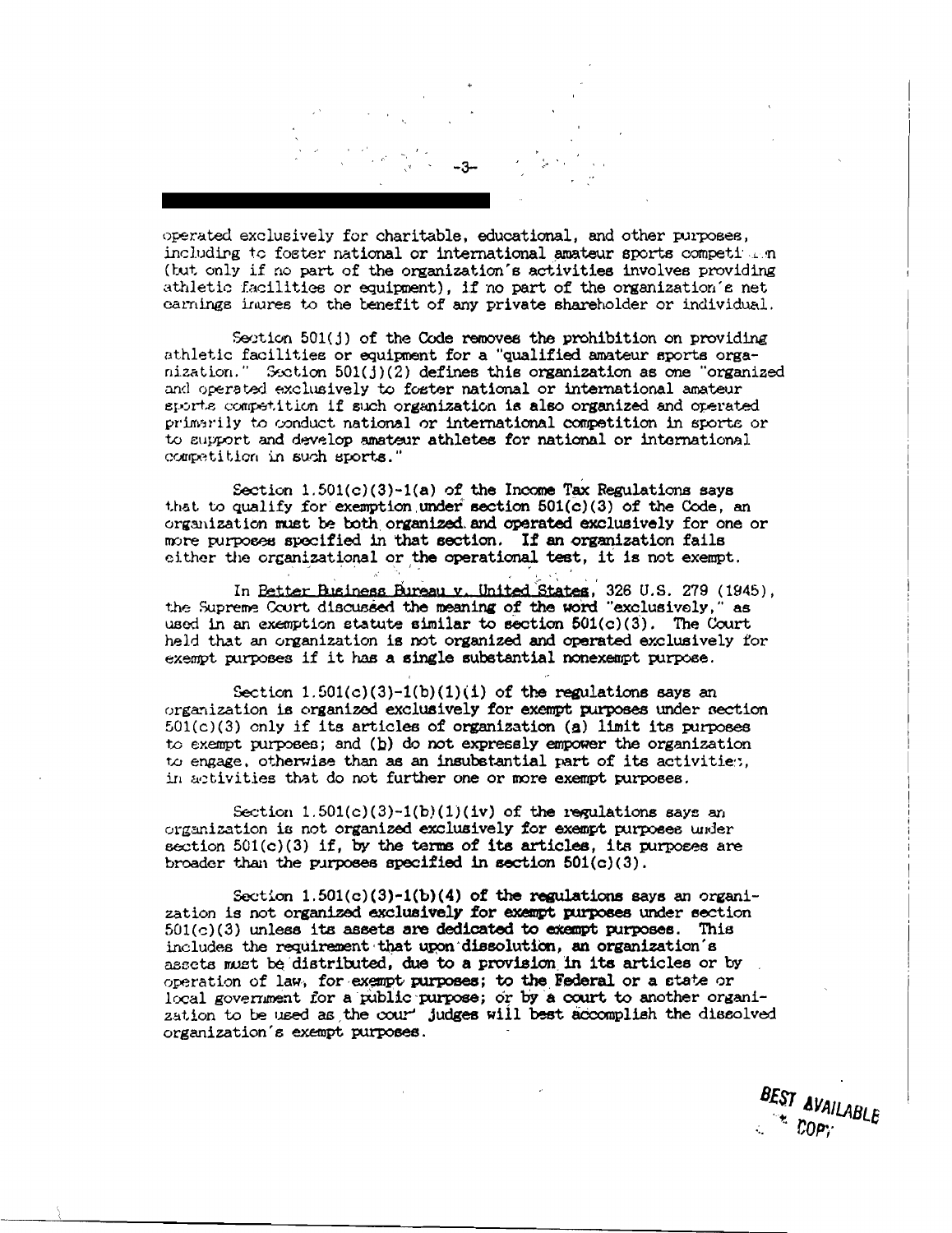Section  $1.501(c)(3)-1(b)(2)$  of the regulations defines "articles" of organization" or "articles" to mean a written instrument by which an organization is created.

-4-

Section  $1.501(c)(3)-1(d)(1)(ii)$  of the regulations says an organization is not organized or operated exclusively for exempt purposes under section  $501(c)(3)$  of the Code unless it serves a public rather than a private interest.

In Rev. Rul. 69-175, the Service ruled that a mutual benefit organization  $d/d$  not qualify for exemption under section  $501(c)(3)$  of the Code where it served the private interests of its members. The organization provided bus transportation to and from school for members' children. The ruling reasoned that when a group of individuals associates to provide a cooperative service, the organization serves the private interest of its members.

In Rev. Rul. 56-403, a foundation awarded educational scholarships solely to undergraduate members of a fraternity. The ruling held that although the scholarships were limited to a particular group, the organization was not precluded from exemption as an educational organization under section  $501(c)(3)$  of the Code. The ruling emphasized that there was no specific designation of persons eligible for scholarships; and said "the purposes of the foundation are not so personal, private, or selfish in nature as to lack the elements of public use ulness and benefit" required for exemption under section  $501(c)(3)$ .

Section  $501(c)(3)-1(d)(2)$  of the regulations says the term "charitable" is used in section  $501(c)(3)$  of the Code in its generally accepted legal sense and is not limited by the enumeration in that section of other tax exempt purposes. The term includes relief of the poor and distressed or of the underprivileged; advancement of education; and lessening the burdens of government.

Section  $501(c)(3)-1(d)(3)(1)$  of the regulations says the term "educational" in section  $501(c)(3)$  refers to (a) the instruction or training of the individual to improve or develop his capabilities; or (b) the instruction of the public on subjects useful to the individual and beneficial to the community.

The criteria the Service uses to determine if an organization's autivities further the charitable purpose of lessening the burdens of government are delineated in Rev. Rul. 85-1, 1985-1 C.B. 141; and Rev. Rul. 85-2, 1985-1 C.B. 141. Those criteria are, first, whether a governmental unit considers the organization's activities to be its turden; and second, whether the activities actually lessen the burden. Rev. Rul. 85-1 gays an activity is a burden of government if a governmental unit objectively manifests that it considers the organization's activities to be its burdens.

> **BEST AVAILABLE** N COPY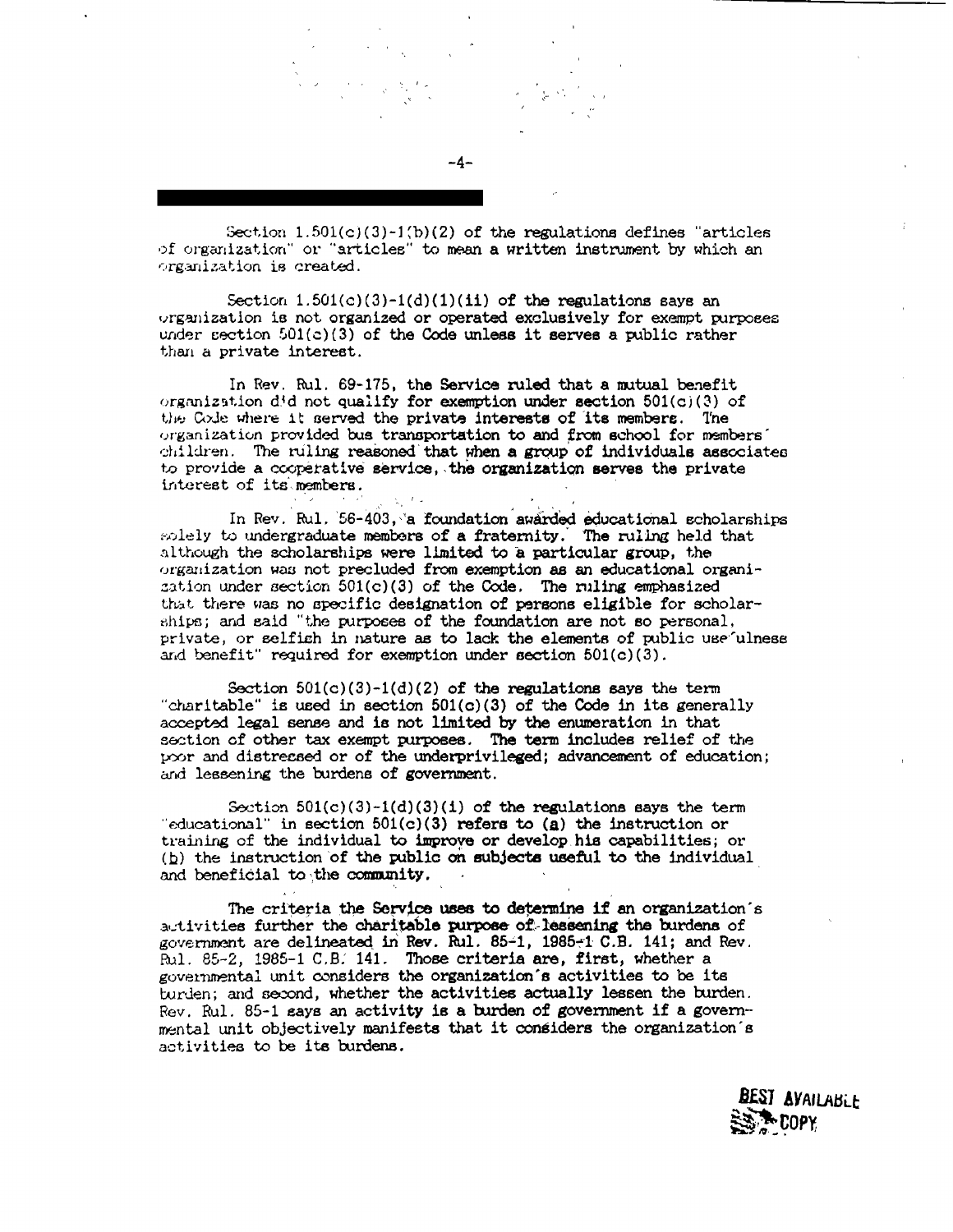In Rev. Rul. 77-365, 1977-1 C.B. 192, an organization instructed persons of all ages and skill levels in a particular sport, conducting clinics, workshops, lessons, and seminars. Its program was open to anyone in the community. The Service held the organization was organized and operated for charitable purposes under section 501(c)(3) of the Code.

In Rev. Rul. 65-2, 1965-1 C.B. 227, an organization that taught a particular sport to children was ruled exempt. The ruling concluded that the organization operated to further educational purposes under section  $1.501(c)(3)-1(d)(3))$  of the regulations.

. (bitchingon Baseball Enterprises, 73 T.C. 144 (1979), aff d. 696 F.1. (1916 Cir. 1982), non-acq. 1980-2 C.B. 2, the Tax Court held "at a organization that promoted recreational and amateur sports was execute as a "charitable" organization under section  $501(c)(3)$  of the Code. The organization undertook numerous activities to promote the sport of baseball; and the court found that the purpose of promoting sports predominated over subsidiary purposes, such as members' recreational or social benefit.

In North American Sequential Sweepstakes, 77 T.C. 1087 (1981). an organization was formed to promote a particular form of sky diving. The court examined all the facts and circumstances of the case in finding that the purpose of promoting the sport was subsidiary to promoting the recreational and private interests of its members.<br>Accordingly, the organization did not qualify for exemption under section  $501(c)(3)$ .

In The Media Sports League, Inc., T.C. Memo 1986-568, the Tax Court ruled that an organization that sponsored sports competitions for adults in the community was not exempt under section  $501(c)(3)$  of the Code. The court found that the organization had the substantial nonexempt purpose of promoting the social and recreational interests of its members,

In Syrang Aero Club, 73 T.C. 717 (1980), the Tax Court ruled that an organization that rented an airplane to members, providing no instruction, was not exampt under section 501(c)(3) of the Code. The court found that any educational purpose was incidental to substantial recreational purposes the organization served; and that it furthered the private interests of the members.

You are neither organized nor operated exclusively for exempt purposes under section 501(c)(3) of the Code. Your recreational activities described above (e.g., athletic activities and equipment, pionice, and video rentals) - do not further any purpose considered exempt onder session  $501(c)(3)$ . Instead, like the organizations in the North American Sequential Sweepstakes, Media Sports League, and Syrang Aero Club esses considered above, you further the substantial nonexempt purpose of promoting the recreational and social interests of your members. This nonexempt purpose is, by itself, sufficient to disqualify

> **BEST AVAILABLE THE COPY AND STATE**

 $-5-$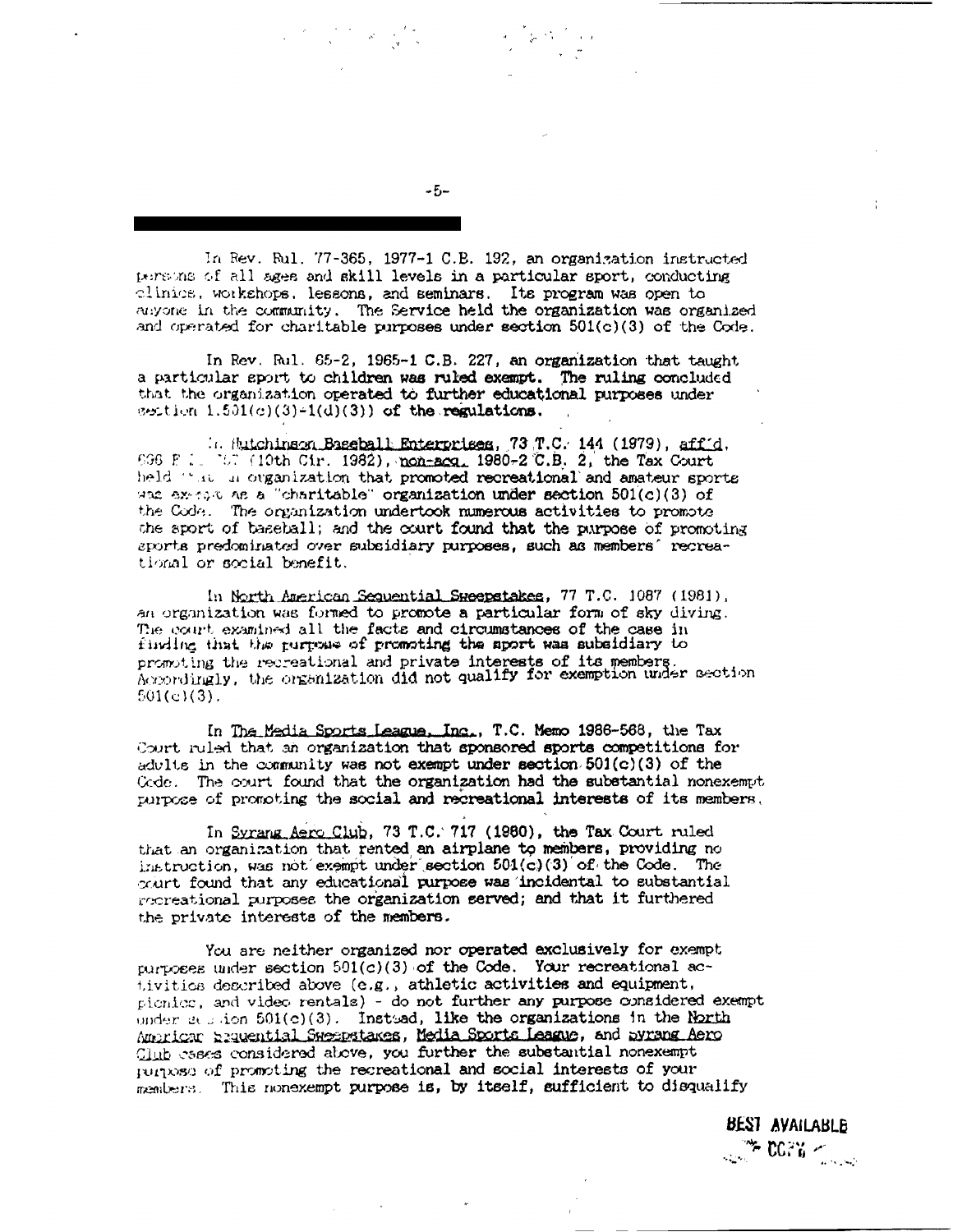you from exemption under the rationale of the Better Business Bureau decision.

In addition, these recreational activities do not further an exempt purpose. They are not educational because you do not provide any program of instruction or training, as did the organizations in Pev. Rul. 77-365, Rev. Rul. 65-2, and the Hutchinson Baseball Enterprises case. Nor is information provided to the public under section  $1.501(c)(3)-1(d)(3)(1)(b)$  of the regulations.

Your recreational activities also do'not foster national or international annieur sports competition because you provide facilities or equipment to participant/members. Section 501(j) of the Code does not excuse you from meeting this limitation; you are not a "qualified anateur sports organization" under section 501(j)(2) since your purposes and activities are not "exclusively" or "primarily" to promote international or national sports competition. Finally, these activities are not "charitable" under the rationale of the Hutchinson Baseball Enterprises devision because they do not promote amateur sports or sports competition, but rather serve the recreational and social interests of your members.

In addition, your welfare fund does not further an exempt purpose under section  $501(c)(3)$ . Assistance is limited to your members and dose not further the exempt purpose of "relief of the poor or distressed or of the underprivileged" under section 1.501(c)(3)-1(d)(2) of the regulations.

Finally, your activities do not lessen the burdens of government, because the United States government has not manifested that it considers your activities to be its burden. Instead, which has always allowed this activity to be carried on privately, indicating that it considers this a private burden. Thus, you do not satisfy the first criterion under Rev. Rul. 85-1 and Rev. Rul. 85-2.

Your recreational and welfare benefit activities also further the substantial nonexempt purpose of furthering the private interests of your members, under section  $1.501(c)(3)-1(d)(1)(11)$  of the regulations. Like the organizations in Rev. Rul. 69-175 and the Syrang Aero Club. North American Sequential Sweepstakes, and Media Sports League cases, you provide cooperative services for your members, which benefits your members without countervailing public interest. You differ from the organization in Rev. Rul. 56-403, because your activities lack the countervailing public benefit provided by granting scholarships and because you more regemble a cooperative than the foundation in the revenue ruling.

In addition, you fail the organizational test in a number of respects. First, your dissolution clause does not satisfy the requirement of eaction  $1.501(c)(3)-1(b)(4)$  of the regulations that assets be dedicated

> **BEST AYAILABLE**  $\mathcal{F}$  there.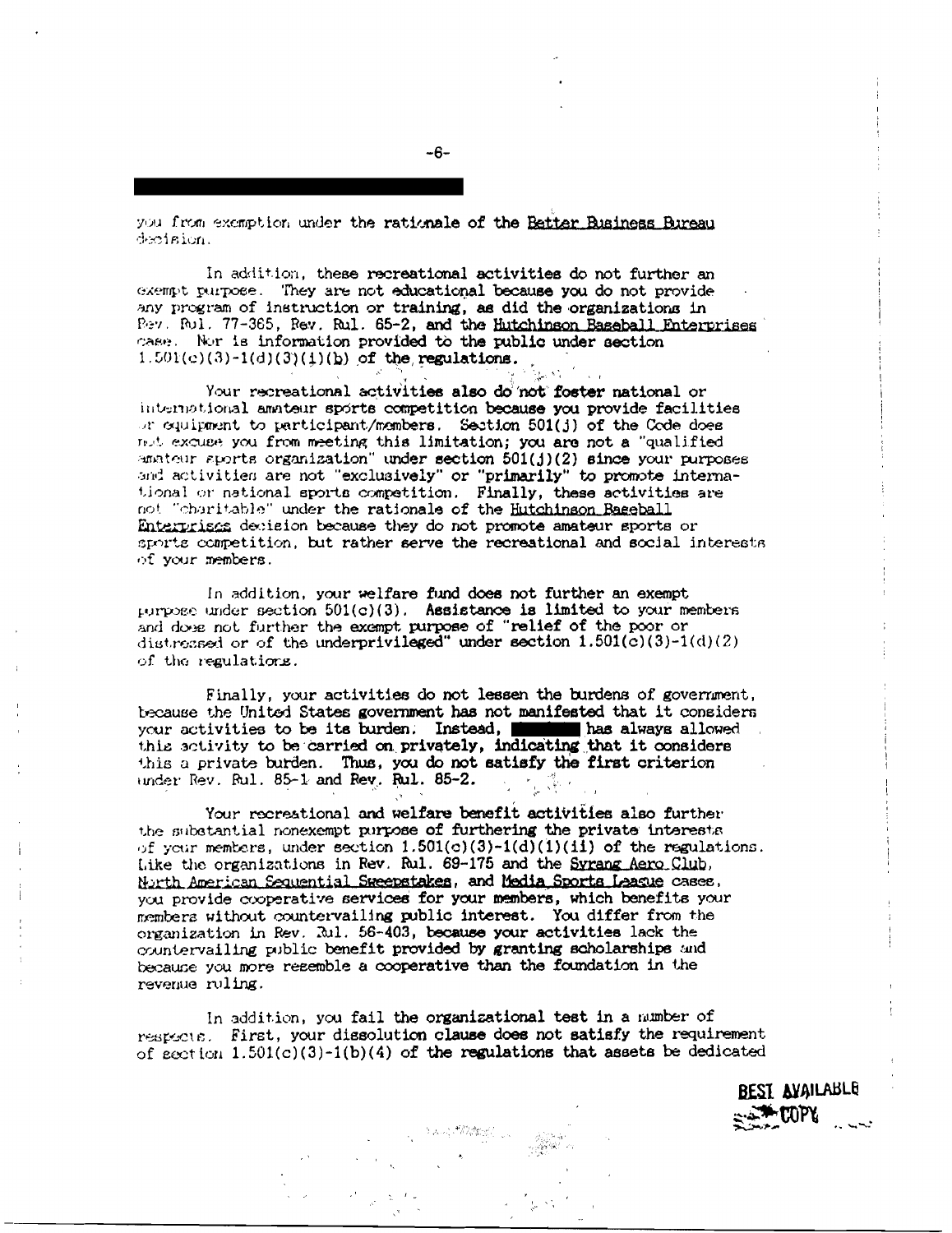to exempt purposes. Second, your articles of organization do not satisfy requirements that (1) your purposes be limited to one or more exempt purposes, section  $1.501(c)(3)-1(b)(1)(1)(a)$ ; (2) your articles not expressly empower you to engage in non-exempt activities, section  $1.501(c)(3)-i(b)(1)(1i)(b)$ ; and (3) your purposes not be br .der than section  $501(c)(3)$  purposes, section  $1.501(c)(3)-1(b)(1v)$ .

Accordingly, you do not qualify for exemption from federal income tax under 501(c)(3) of the Internal Revenue Code. Contributions<br>to you are not deductible under section 170 of the Code. You must file federal income tax returns.

You have the right to protest this ruling if you believe that it is incorrect. To protest, you should submit a statement of your views, with a full explanation of your reasoning. This statement, signed by one of your principal officers, must be submitted in duplicate within 30 days from the date of this letter. You also have a right to a conference in this office after your statement is submitted. You must request the conference, if you want one, when you file your protest statement. If you are to be represented by someone who is not one of your principal officers, he or she must file a proper power of attorney and otherwise qualify under the Conference and Practice Requirements.

If you do not protest this ruling in a timely manner, it will be considered by the Internal Revenue Service as a failure to exhaust available administrative remedies. Section 7428(b)(2) of the Code provides, in part, that "A declaratory judgment or decree under this section shall not be issued in any proceeding unless the Tax Court, the Claims Court, or the District Court of the United States for the District of Columbia determines that, the organization involved has exhausted administrative remodies available to it within the Internal Revenue Service.'

If we do not hear from you within 30 days, this ruling will become final and copies will be forwarded to the District Director, Atlanta, Georgia, which is your key district for exempt organization matters. Thereafter, any questions about your federal tax status or the filing of returns should be addressed to that office. Also, the appropriate State officials will be notified of this action in accordance with section 6104(c) of the Code.

Sincerely yours,

(signed)

Chief, Exempt Organizations Rulings Branch

BEST AVAILABLE  $COPY$ 

 $-7-$